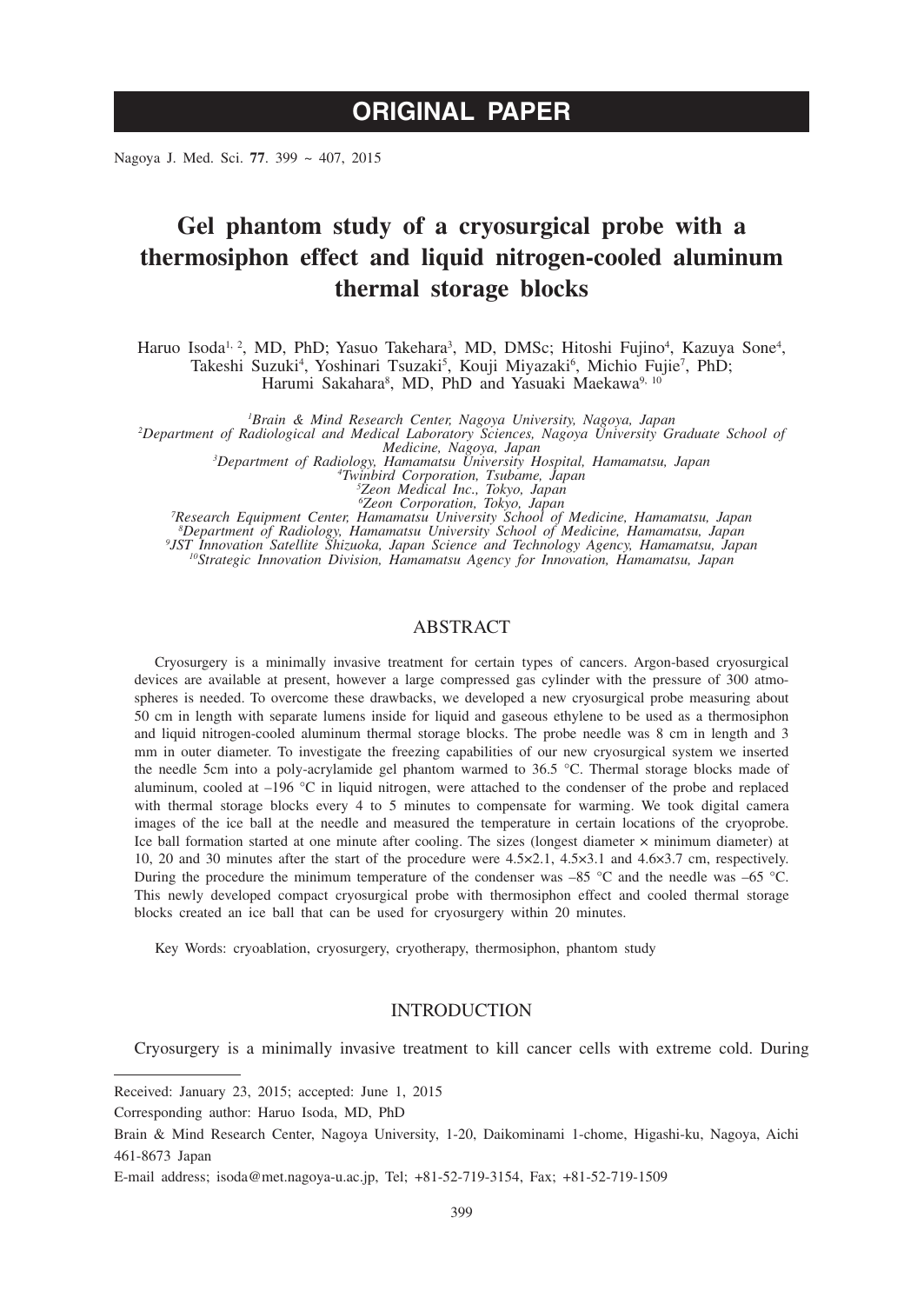cryoablation, a cryoprobe is inserted through the skin to the tumor. A ball of ice ("ice ball") is formed around the tip of the cryoprobe and causes necrosis in the tumor. Cryosurgery can be used for certain types of cancers such as renal cell cancer,<sup>1)</sup> prostate cancer,<sup>2)</sup> breast cancer,<sup>3)</sup> lung tumors, $4$ ) hepatoma $5$ ) and bone tumors. $6$ ) Rapid freezing with slow thawing and temperatures from –20 to –40 °C are necessary for effective cryo-treatment.<sup>7, 8)</sup> According to an animal experiment<sup>9)</sup> and MR-guided cryosurgery<sup>10-12</sup> cryonecrosis occurs up to 5 mm from the ice ball surface. Therefore the size and location of the ice ball are important for effective treatment.

Argon-based cryosurgical devices are presently available for cryoablation, $13-17$ ) but they need large compressed argon and helium gas cylinders with a pressure of 300 atmospheres and are expensive. An exclusive room is also necessary for these cylinders. A compact, easy-to-use and low-cost cryosurgical system would overcome these drawbacks.

A paper18) regarding cryosurgical equipment using thermosiphon and free piston Stirling cooler<sup>19)</sup> was published recently. A thermosiphon system uses natural convection for heat exchange and therefore does not need a mechanical pump.<sup>20)</sup> In the previous study,<sup>18)</sup> the cryoprobe with thermosiphon effect was able to create an ice ball at the needle of the cryoprobe; however, the probe needle diameter of 5 mm was somewhat large. The needle temperature of –33 to –44 °C and the time required for ice ball formation were also not considered adequate for cryosurgery. To alleviate these problems, we developed a new cryosurgical probe with a needle diameter of 3 mm and an inner pipe to accelerate the thermosiphon effect. We used aluminum blocks cooled in liquid nitrogen  $(-196 \degree C)$  for cooling. The result was a new cryosurgical system that combines a cryosurgical probe with a thermosiphon effect and liquid nitrogen-cooled aluminum thermal storage blocks.

The purpose of our study was to investigate the freezing capabilities of our new cryosurgical system with the aid of a poly-acrylamide gel phantom warmed to 36.5 °C.

## MATERIALS AND METHODS

## *Cryoprobe*

Our cryoprobe was 500 mm in length and 169 g (Fig. 1). The needle was 80 mm long with an outer diameter of 3 mm, the body was 190 mm with an outer diameter of 8 mm and the condenser was 230 mm with an outer diameter of 6.35 mm (Fig. 1). The needle was made of stainless steel (SUS316L). The body and condenser were made of copper. There was an inner pipe from the body to the needle (Fig. 1). The cryoprobe was filled with  $0.99 \text{ g}$  of ethylene. We covered the body of the cryoprobe with a 12-mm-diameter stainless steel sheath leaving a small air gap between them (Fig. 1). The probe did not have any heat insulating structure due to its prototypical nature.

The condenser was placed at a higher position than the needle during cryosurgical procedure. The gaseous ethylene condensed to liquid ethylene at the condenser, which was cooled by thermal storage blocks, and went down through the inner pipe to the needle of the cryoprobe. We surmised, but could not verify, that the condensed ethylene liquid would flow down along the inner surface of the condenser and not into the gas conduits located on the outer part of the inner pipe because the conduits were angled slightly inward (Fig. 1). An ice ball was created around the needle. Ethylene evaporated at the needle because of high temperature around the needle. Gaseous ethylene went up to the condenser through the outer part of the inner pipe and the gas conduit. The separate lumens were designed to enhance the thermosiphon effect of this cryoprobe. Therefore, convection of ethylene occurred and heat transferred from the needle to the thermal storage blocks. As a result the ice ball increased in size. Removal of aluminum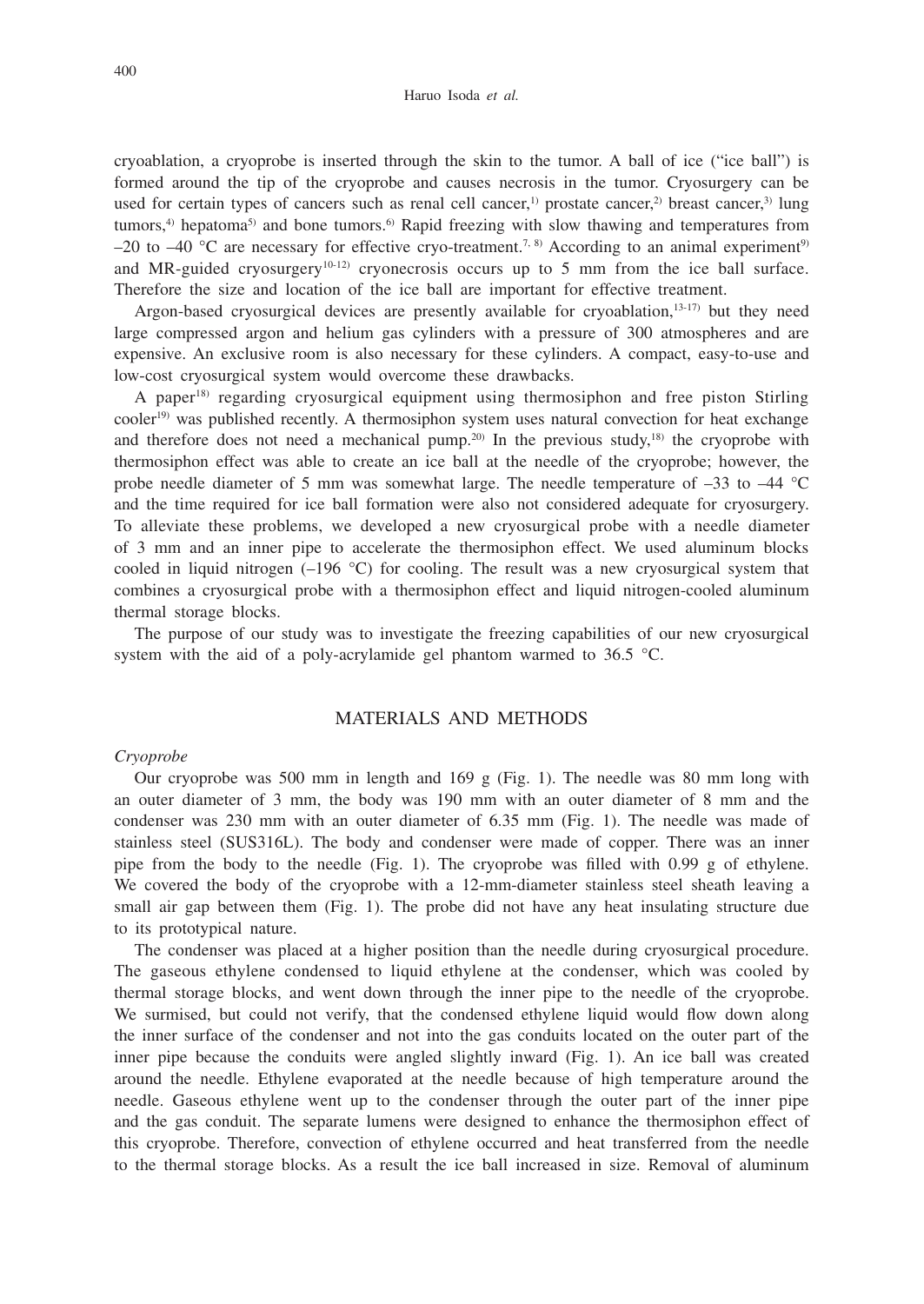

#### **Fig. 1** Thermosiphon cryoprobe.

Thermosiphon effect utilizes convection and gravity so the condenser must be placed at a higher position than the needle during cryosurgical procedure. The upper figure shows external appearance of a thermosiphon cryoprobe and the lower figure indicates the schema of its internal structure. The cryoprobe consists of the needle, the body and the condenser. There is an inner pipe from the body to the needle and gas conduits are located from the upper portion of the outer part of the inner pipe to the condenser. The inner pipe and the gas conduits allow liquid and gaseous ethylene to flow separately. Thick and thin arrows indicate the flow directions of liquid and gaseous ethylene, respectively.

blocks from the condenser or attachment of warmer blocks to the condenser would rewarm the cryoprobe and thaw the ice ball.

#### *Thermal storage blocks*

We used three sets of thermal storage blocks consisting of two aluminum semicircular columns (diameter, 35mm; height, 45 mm; a total of weight, 416 g) combined with hinge braces (Fig. 2). We clipped the aluminum blocks to the cryoprobe condenser (Fig. 2).

#### *Phantom experiment*

We performed the following gel phantom study (Fig. 3).

We circulated warmed water with the aid of a low temperature bath (NCB-2500, Tokyo Rikakikai Co., LTD., Tokyo, Japan) in an acrylic container measuring  $40 \times 20 \times 12$  cm (Fig. 3g). A coil-type heat exchanger (JC-S1 1-8978-01, Asone, Osaka, Japan) (Fig. 3f) with an external temperature sensor (STP-300, Tokyo Rikakikai Co., LTD., Tokyo, Japan) was used to keep the temperature of the warmed water to around 36.5 °C. We made 3% weight concentration polyacrylamide gel, with density and specific heat<sup>21)</sup> similar to human tissue,<sup>22)</sup> in a 10  $\times$ 10  $\times$  10 cm acrylic container (Fig. 3d). The gel consisted of 35.04 g acrylamide (011-08015, Wako Pure Chemical Industries, Ltd., Osaka, Japan), 0.96 g N,N'-Methylene-bis-acrylamide (138-06032, Wako Pure Chemical Industries, Ltd., Osaka, Japan), 1.2 g ammonium persulfate (0168-08021, Wako Pure Chemical Industries, Ltd., Osaka, Japan), 480 μl N,N,N',N'-Tetramethyl-ethylenediamine (205-06313, Wako Pure Chemical Industries, Ltd., Osaka, Japan) and 10.8 g NaCl in 1,200 ml pure water. This container (Fig. 3d) was placed in the  $40 \times 20 \times 12$  cm-container (Fig. 3g) for eight hours and warmed to around 36.5 °C. We inserted the needle of the cryoprobe (Fig. 3a) 5 cm into the poly-acrylamide gel phantom (Fig. 3d) at around a 30-degree angle from the vertical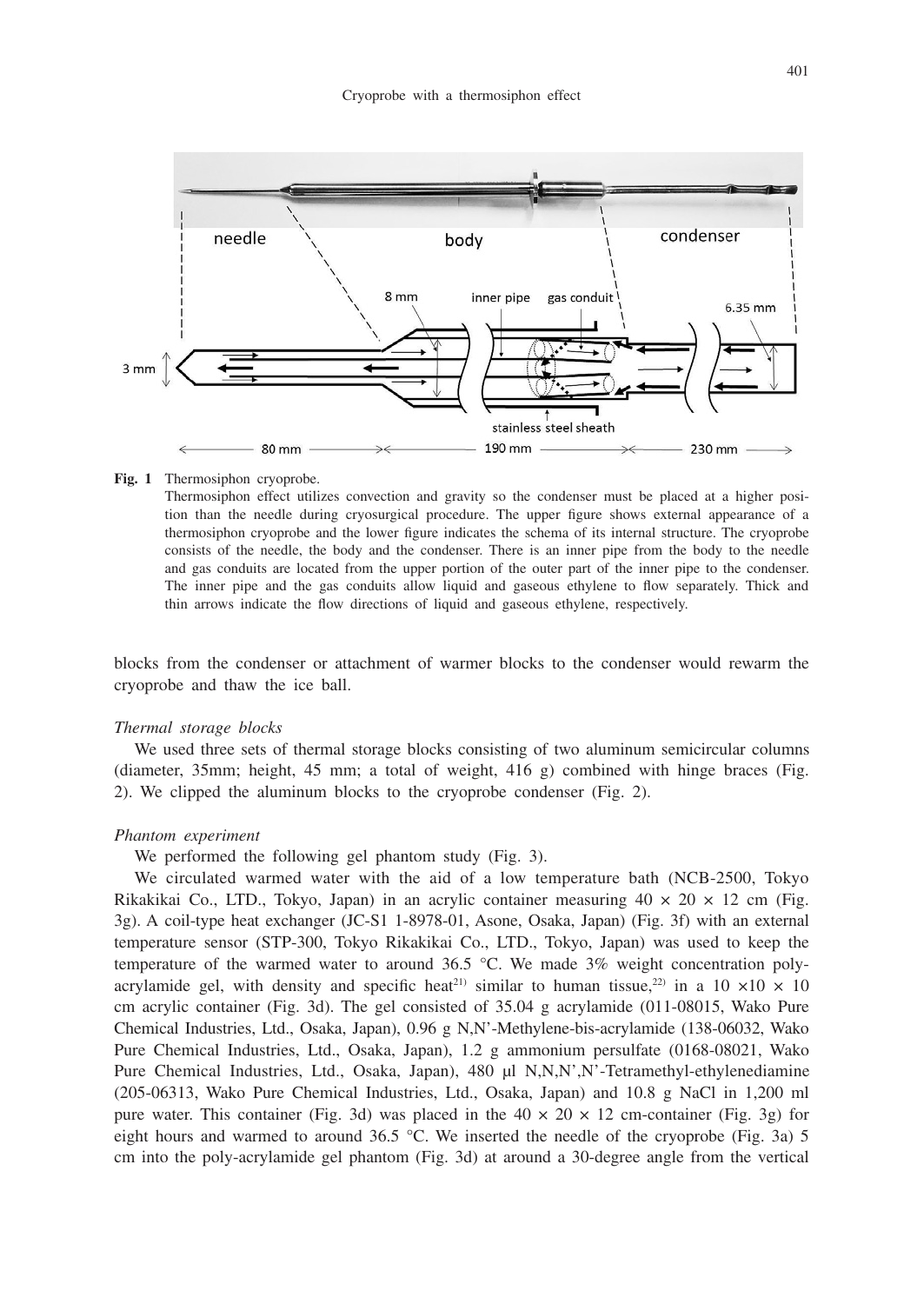

## **Fig. 2** Thermal storage block.

The upper figure shows one set of unfolded thermal storage blocks consisting of two aluminum semicircular columns (a) combined by hinge braces (arrowhead). Lower figure indicates another set of unfolded thermal storage blocks touching the medial side of the condenser (left) and another set of attached thermal storage block fixed by a set of clips (arrow) at the lateral side of the condenser (right).

a, aluminum block; b, the body of the cryoprobe; c, the condenser of the cryoprobe; arrowhead, hinge brace; arrow, clip



#### **Fig. 3** Experimental devices used in this study.

a, cryoprobe; b, thermal storage block; c, probe holder; d, poly-acrylamide gel phantom; e, ice ball; f, warm water circulation system; g, container filled with warmed water; h, stopwatch; i, digital camera; j, ruler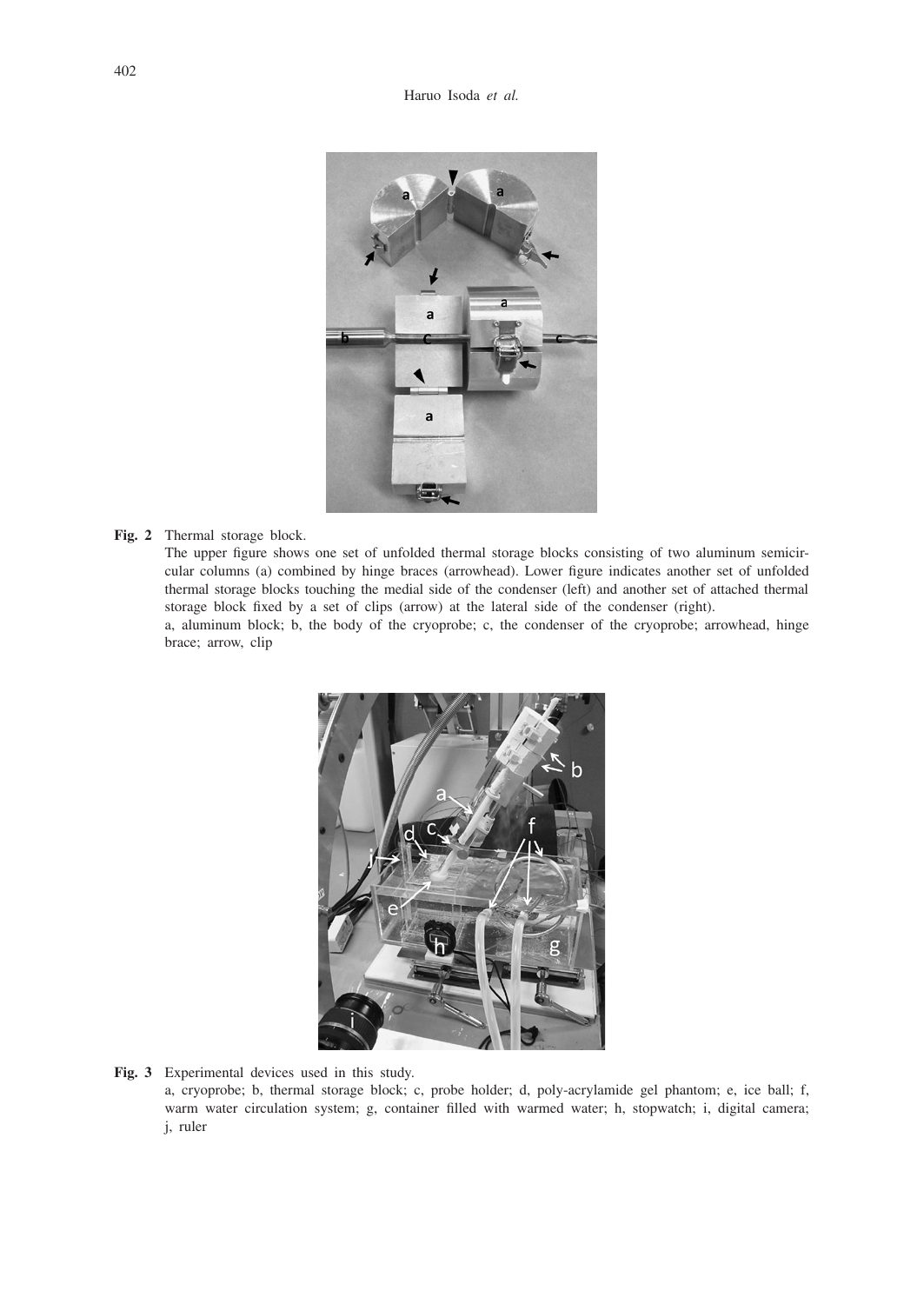

**Fig. 4** Ice ball formation in the warmed gel phantom at 36.5 °C with the aid of a cryosurgical probe with a thermosiphon effect and liquid nitrogen-cooled aluminum thermal storage blocks from the beginning to 30 minutes after the start of cryosurgical procedure. Ice ball formation started around the middle portion (around the orifice of the inner pipe) (arrowhead) of the needle of the cryoprobe (arrow) one minute after the start of cryosurgical procedure (b). Ice ball increases in size over time. Images of a, b, c, d, e, f, g and h indicate the images obtained before procedure and 1, 5, 10, 15, 20, 25 and 30 minutes after the start of cryosurgical procedure.

position and fixed it with a probe holder (Fig. 3c). Thermosiphon effect utilizes convection and gravity so the condenser must be placed at a higher position than the needle of the cryoprobe.

We immersed three sets of aluminum thermal storage blocks in a container of liquid nitrogen and cooled them at  $-196$  °C. We started the cryosurgical procedure by attaching one thermal storage block, removed from the container, to the lateral side of the condenser of the probe. After 5 minutes from the beginning of the procedure we moved the previously attached thermal storage block to the medial side of the condenser and then attached a new thermal storage block removed from liquid nitrogen to the lateral side of the condenser. After that we removed the thermal storage block at the medial side of the condenser, moved the thermal storage block at the lateral side to the medial side of the condenser and attached a new thermal storage block to the lateral side of the condenser every 4 to 5 minutes to compensate for warming over 30 minutes from the beginning of the procedure.

We measured the temperature of the needle, the condenser and the thermal storage block with a thermocouples and recorder (TR-V, KEYENCE, Osaka, Japan). We took digital camera images of the ice ball at the needle (Fig. 3e) every 30 seconds. A ruler (Fig. 3j) and a stopwatch (Fig. 3h) were also visible in the camera images.

## RESULTS

Ice ball formation started from the middle portion of the needle around the orifice of the inner pipe (Fig. 4b arrowhead) at one minute after cooling (Fig. 4b). The sizes (longest diameter  $\times$  minimum diameter) at 5, 10, 15, 20, 25 and 30 minutes after cooling were 4.4 $\times$ 1.4, 4.5 $\times$ 2.1, 4.5×2.7, 4.5×3.1, 4.5×3.5 and 4.6×3.7 cm, respectively (Fig. 4).

During the first 5 minutes after the start of the procedure the temperature of the condenser reached  $-43$  °C, the needle portion outside of the warmed gel (Fig. 5d) reached  $-38$  °C and the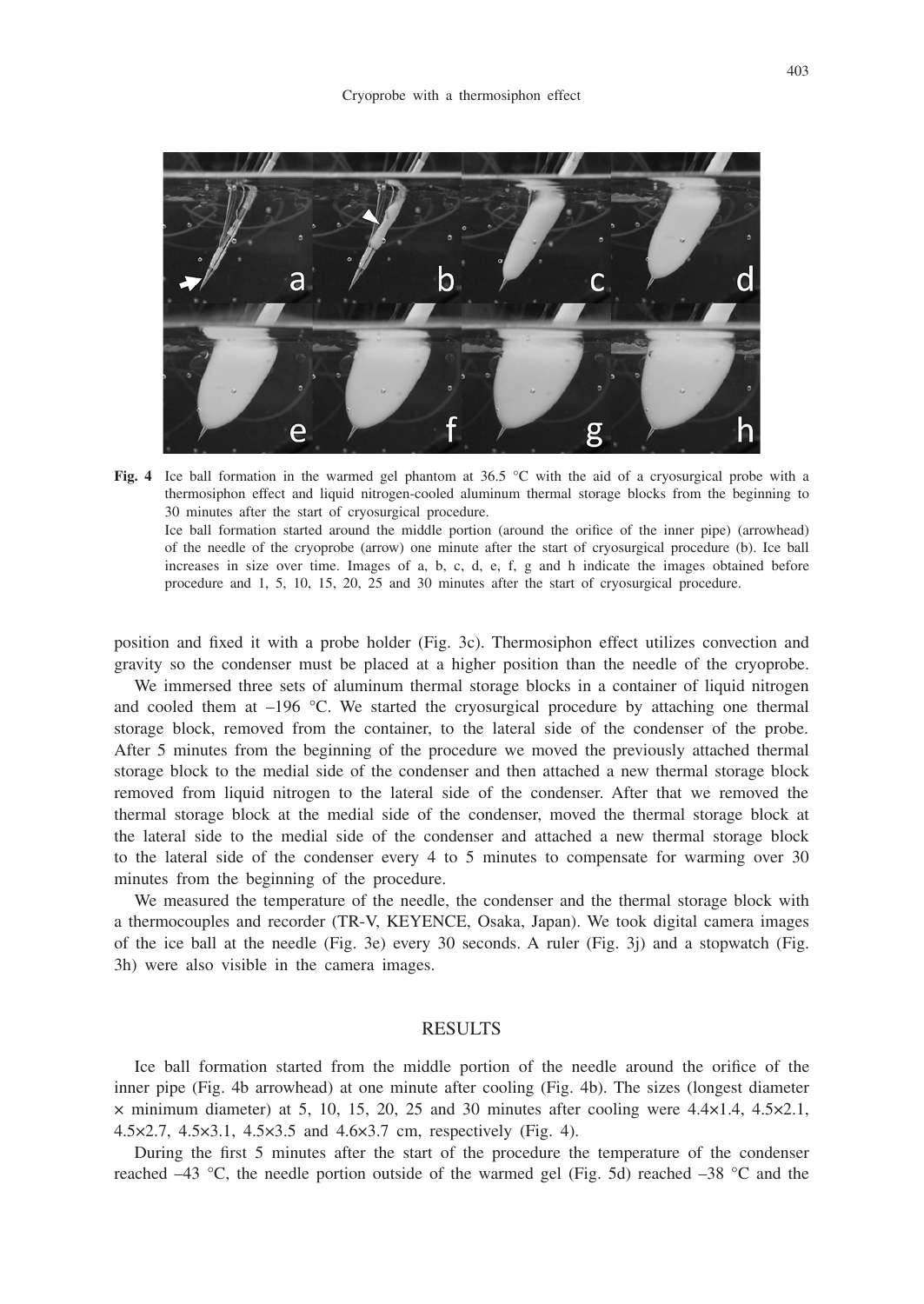

**Fig. 5** Temperature monitoring of several parts of the needle of the cryoprobe during cryosurgical procedure. The temperature of the condenser reached  $-85$  °C, the needle portion outside of the warmed gel reached –78 °C and middle portion (around the orifice of the inner pipe) of the needle reached –65 °C 20 minutes after the start of freezing. During replacement of the liquid nitrogen-cooled aluminum thermal storage blocks every 4 or 5 minutes the needle and condenser become warmer. In the graph, the letters "a" to "e" correspond to the needle portions in legend symbol at the top of the figure.

middle portion of the needle (Fig. 5b) where the ice ball was formed reached  $-33$  °C. Twenty minutes after the start of the procedure the condenser reached  $-85$  °C, the needle portion outside the gel reached –78 °C and the center of the ice ball reached –65 °C (Fig. 5). The temperature of the needle and condenser increased after replacing the thermal storage blocks during the exchanging procedure every 4 or 5 minutes. The tip of the needle lacking the inner pipe (Fig. 5a) was warmer than the other parts of the needle.

## DISCUSSION

Our cryoprobe needle temperature reached  $-65$  °C and a 4.5 $\times$ 3 $\times$ 3 cm ice ball was created 20 minutes after the start of the procedure in the gel phantom warmed at 36.5 °C. According to an animal experiment<sup>9)</sup> and MR-guided cryosurgery<sup>10-12)</sup> cryonecrosis occurs up to 5 mm from the ice ball surface. Therefore, we expected a cryonecrotic area of 3.5×2.0×2.0 cm in our system within 20 minutes.

The freezing capability of the device used in this study was superior to that of the cryosurgical device using a thermosiphon cryoprobe and a free piston Stirling cooler in the previously reported paper.18) This was because our newly developed cryoprobe had an inner pipe that enhanced the thermosiphon effect, refrigerant gas was ethylene instead of carbon dioxide, and temperature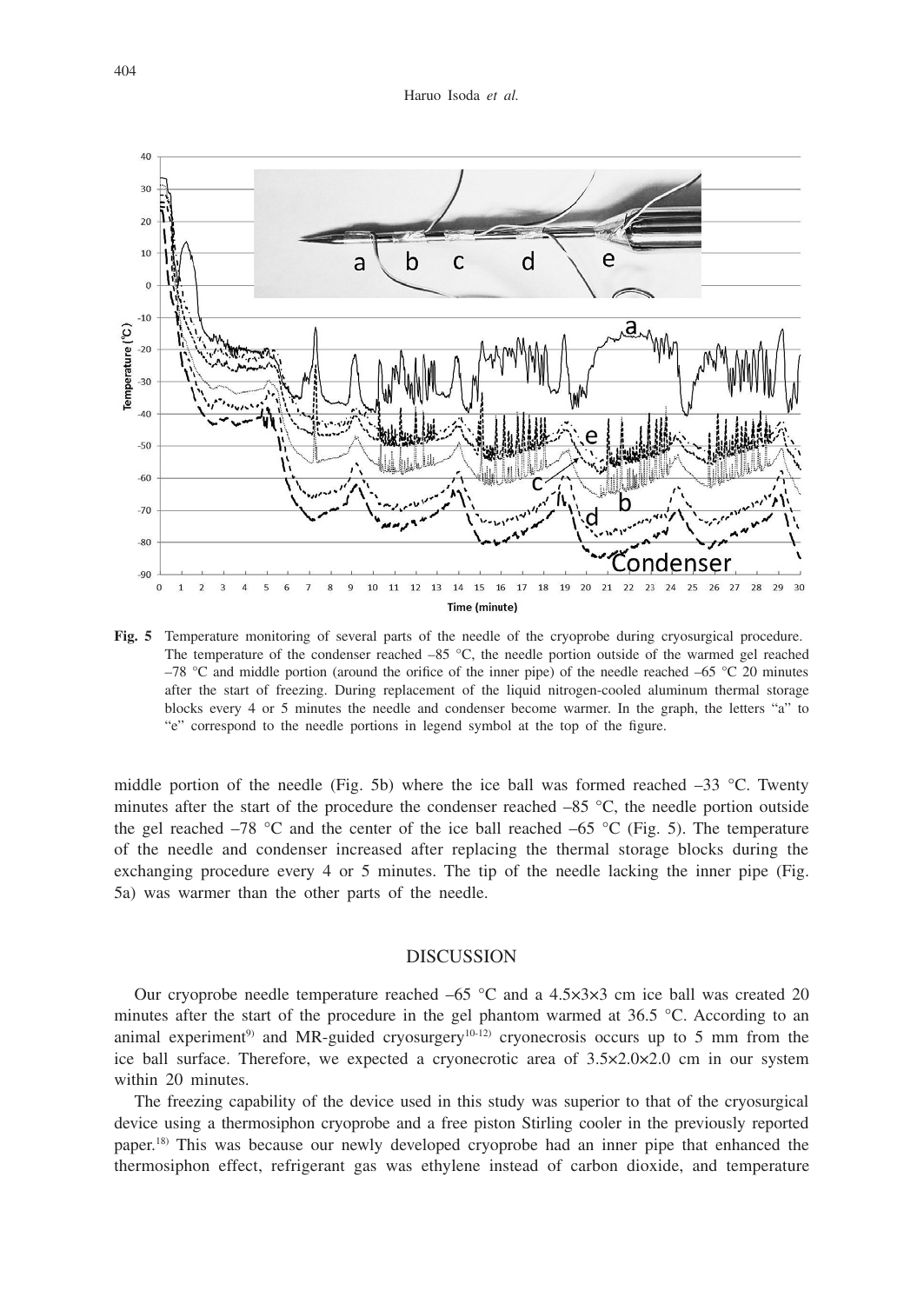of the liquid nitrogen-cooled aluminum thermal storage blocks, –196 °C, was lower than the previous study.

The external probe temperature of the middle portion of our current needle was  $-65$  °C at 20 minutes from freezing, whereas those temperatures are reported to be around –125 °C at 1 minute from freezing for argon-based cryosurgical devices and  $-165$  °C at 3 minutes from the freezing for liquid nitrogen cryosurgical devices.7) Therefore our freezing capability was lower than present cryosurgical devices.

Our current system using a cryoprobe with a 3 mm diameter created an ice ball with a minimum diameter of 14 mm after 5 minutes, 21 mm after 10 minutes, 27 mm after 15 minutes, 31 mm after 20 minutes, 35 mm after 25 minutes and 37 mm after 30 minutes. Hewitt and his colleagues reported maximum diameters of ice balls in warm water (42 °C) of around 11.5mm at 5 minutes, 12mm at 10 minutes and 12.5mm at 15 minutes after freezing. They used three different types of cryoprobes (3 mm in diameter) with an argon-based and liquid nitrogen cryosurgical systems.13) Although we could not compare our results and their results directly because of the difference of the temperature of the phantoms, the freezing capability of our system was not considered to be inferior to those of cryosurgical systems. Sprenkle and his colleagues reported that an argon-based cryosurgical device with mean argon gas pressure and with a needle size of 1.47 mm created ice balls with a mean diameter of 30.8 mm at 8 minutes after freezing in a gelatin phantom  $(25 \degree C)^{23}$  Our system needed 20 minutes to create a similar sized ice ball. Littrup *et al.* showed in their paper that an argon–based cryosurgical device with a needle size of 2.4 mm created a 34 mm ice ball in an agar phantom (39  $^{\circ}$ C) 15 minutes after freezing.24) Our current system needed 25 minutes to create a similar sized ice ball. Therefore, our current cryosurgical system was thought to need double or triple freezing time for cryoablation as compared with the state-of-the-art cryosurgical systems.

Our compact cryosurgical system did not need large compressed argon and helium gas cylinders. In this study, we used liquid nitrogen and needed a liquid nitrogen tank. When we can use an efficient and compact freezer using a free piston Stirling cooler operated by normal electric power to prepare and store enough cooled  $(-150$  to  $-200$  °C) aluminum thermal storage blocks for two freeze-thaw cycles cryosurgery, our system will be reduced in size and easy to handle.

There were several deficits in our system. The condenser must be placed at a higher position than the needle of the thermosiphon cryoprobe because the thermosiphon effect utilizes gravity. Cooled aluminum thermal storage blocks should be exchanged several times to keep the probe condenser cooled. During replacement of thermal storage blocks the temperatures of the needle and condenser increased. The interval of exchanging aluminum blocks might change with improvements of the probe in the future. Standardization of this procedure is necessary to achieve consistent results. A more efficient exchange procedure for thermal storage blocks may prevent warming and increase ice ball formation. Our prototype cryoprobe did not have any heat insulation structure in this current study. A cryoprobe with insulation structure would increase its freezing capability and prevent normal tissue from freezing. Because the size of ice ball created by the cryoprobe was limited, multi-probe operation is necessary for large tumors. However, our current system did not permit placing cryoprobes in close proximity due to the sizes of the aluminum blocks, which made a multi-probe operation impractical. Our current cryoprobe was not able to generate an ice ball around the tip of the needle and this might cause post cryosurgery complications around the tissue in an untreated area. We should modify the structure of the needle to create an ice ball that covers the tip of the needle.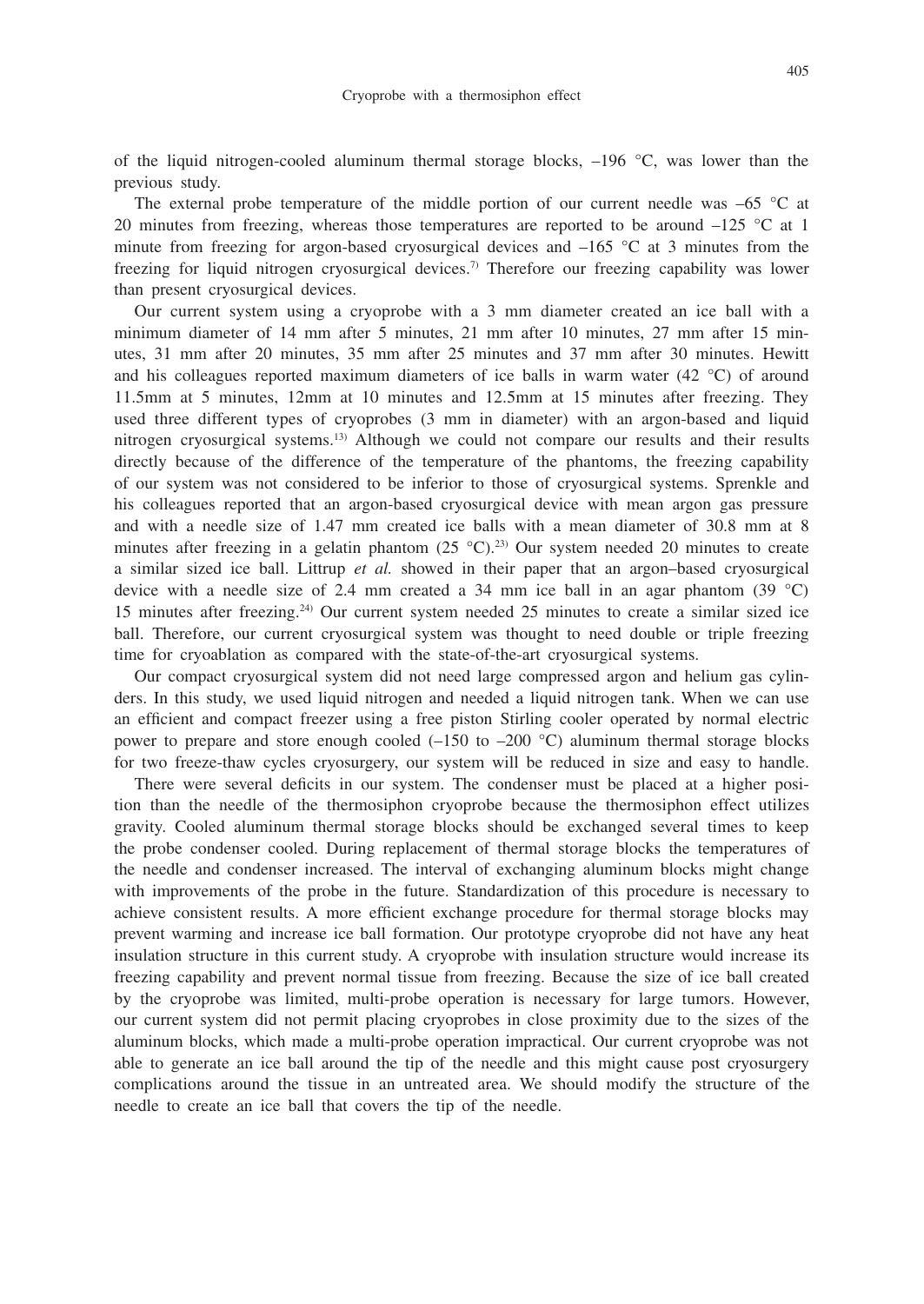## **CONCLUSION**

This newly developed compact thermosiphon cryoprobe with liquid nitrogen-cooled aluminum thermal storage blocks created an ice ball that can be used for cryosurgery within 20 minutes.

# CONFLICT OF INTEREST

Isoda, Takehara, Fujino, Sone, Suzuki, Tsuzaki and Miyazaki got a grant from Japan Science and Technology Agency (JST).

## ACKNOWLEDGMENTS

This research project was supported by a grant from Japan Science and Technology Agency (JST). We thank Mr. Manabu Takiguchi for his assistance of our experiments.

## **REFERENCES**

- 1) Harada J, Dohi M, Mogami T, Fukuda K, Miki K, Furuta N, Kishimoto K, Simizu T, Miyasaka K. Initial experience of percutaneous renal cryosurgery under the guidance of a horizontal open MRI system. *Radiat Med*, 2001; 19: 291–296.
- 2) Leibovici D, Zisman A, Siegel YI, Lindner A. Cryosurgical ablation for prostate cancer: preliminary results of a new advanced technique. *Isr Med Assoc J*, 2001; 3: 484–487.
- 3) Tozaki M, Fukuma E, Suzuki T, Hoshi K. Ultrasound-guided cryoablation of invasive ductal carcinoma inside the MR room. *Magn Reson Med Sci*, 2010; 9: 31–36.
- 4) Kawamura M, Izumi Y, Tsukada N, Asakura K, Sugiura H, Yashiro H, Nakano K, Nakatsuka S, Kuribayashi S, Kobayashi K. Percutaneous cryoablation of small pulmonary malignant tumors under computed tomographic guidance with local anesthesia for nonsurgical candidates. *J Thorac Cardiovasc Surg*, 2006; 131: 1007–1013.
- 5) Shimizu T, Sakuhara Y, Abo D, Hasegawa Y, Kodama Y, Endo H, Shirato H, Miyasaka K. Outcome of MR-guided percutaneous cryoablation for hepatocellular carcinoma. *J Hepatobiliary Pancreat Surg*, 2009; 16: 816–823.
- 6) Meller I, Weinbroum A, Bickels J, Dadia S, Nirkin A, Merimsky O, Issakov J, Flusser G, Marouani N, Cohen N, Kollender Y. Fifteen years of bone tumor cryosurgery: a single-center experience of 440 procedures and long-term follow-up. *Eur J Surg Oncol*, 2008; 34: 921–927.
- 7) Gage AA, Baust J. Mechanisms of tissue injury in cryosurgery. *Cryobiology*, 1998; 37: 171–186.
- 8) Hoffmann NE, Bischof JC. The cryobiology of cryosurgical injury. *Urology*, 2002; 60: 40–49.
- 9) Rabin Y, Julian TB, Olson P, Taylor MJ, Wolmark N. Long-term follow-up post-cryosurgery in a sheep breast model. *Cryobiology*, 1999; 39: 29–46.
- 10) Miki K, Shimomura T, Yamada H, Kishimoto K, Ohishi Y, Harada J, Egawa S. Percutaneous cryoablation of renal cell carcinoma guided by horizontal open magnetic resonance imaging. *Int J Urol*, 2006; 13: 880–884.
- 11) Sumida S. Cryomedicine Part 6. *Low Temp Med*, 2006; 32: 29–36.
- 12) Shimizu T, Sakuhara Y, Abo D, Hasegawa Y, Kodama Y, Endo H, Shirato H, Miyasaka K. Outcome of MR-guided percutaneous cryoablation for hepatocellular carcinoma. *J Hepatobiliary Pancreat Surg*, 2009; 16: 816–823.
- 13) Hewitt PM, Zhao J, Akhter J, Morris DL. A comparative laboratory study of liquid nitrogen and argon gas cryosurgery systems. *Cryobiology*, 1997; 35: 303–308.
- 14) Rewcastle JC, Sandison GA, Saliken JC, Donnelly BJ, McKinnon JG. Considerations during clinical operation of two commercially available cryomachines. *J Surg Oncol*, 1999; 71: 106–111.
- 15) Tacke J, Adam G, Haage P, Sellhaus B, Grosskortenhaus S, Günther RW. MR-guided percutaneous cryotherapy of the liver: in vivo evaluation with histologic correlation in an animal model. *J Magn Reson Imaging*, 2001; 13: 50–56.